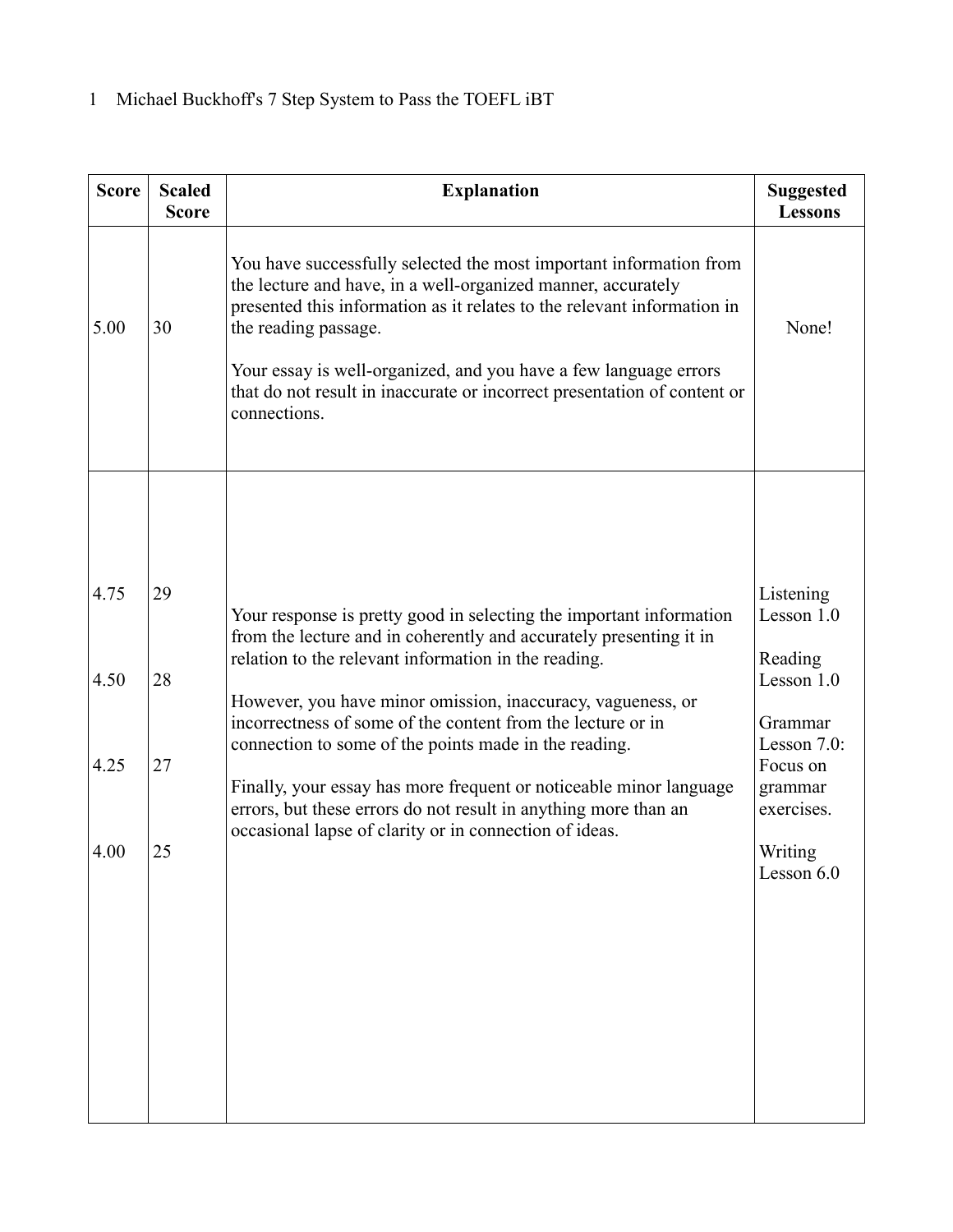| <b>Score</b> | <b>Scaled</b><br><b>Score</b> | <b>Explanation</b>                                                                                                                                                                                                                                                                                                                                                                                         | <b>Suggested</b><br><b>Lessons</b>                                 |
|--------------|-------------------------------|------------------------------------------------------------------------------------------------------------------------------------------------------------------------------------------------------------------------------------------------------------------------------------------------------------------------------------------------------------------------------------------------------------|--------------------------------------------------------------------|
|              |                               |                                                                                                                                                                                                                                                                                                                                                                                                            |                                                                    |
| 3.75         | 24                            | Your essay is characterized as having one of more of the following:<br>Even though your response is somewhat connected to the                                                                                                                                                                                                                                                                              | Listening<br>Practice<br><b>Tests 1-40</b>                         |
| 3.50         | 22                            | writing task, it communicates only unclear, global, and even<br>imprecise connections of the points made in the lecture to the<br>points expressed in the reading passage.                                                                                                                                                                                                                                 | Speed<br>Reading<br>Practice<br><b>Tests 100-</b>                  |
| 3.25         | 21                            | Your response has omitted at least one major key point in the<br>lecture.                                                                                                                                                                                                                                                                                                                                  | 350 words<br>per minute                                            |
| 3.00         | 20                            | Your response conveys an incomplete, inaccurate, or<br>imprecise connection of the ideas in the lecture to the ideas in<br>the reading passage.                                                                                                                                                                                                                                                            | Writing<br>Lesson $4.0$ ,<br>5.0, 5.1, 5.2,<br>7.0, 9.0, 10.0      |
| 2.75         | 18                            | Even though your response contains some relevant information from<br>the lecture, you have significant difficulties with language, or you<br>have left out important ideas from the lecture. Also, you have NOT<br>demonstrated an understanding of how the information in the lecture<br>is connected to the information in the reading passage. In other<br>words, you have problems with the following: | Vocabulary<br>Lesson 3.0                                           |
| 2.50         | 17                            | Your response demonstrates a misunderstanding, or you have<br>completely omitted the overall connection between the<br>lecture and the reading passage. For example, in the<br>introduction of your response, you should have explicitly<br>explained what the relationship was between the lecture and                                                                                                    | Vocabulary<br>Lesson 4.0<br>Grammar<br>Lesson 7.0:<br>Focus on the |
| 2.25         | 15                            | the reading passage.<br>Your response has left out important information from the<br>lecture.                                                                                                                                                                                                                                                                                                              | writing<br>exercises<br>Writing                                    |
| 2.00         | 14                            | Your response contains language errors or expressions that<br>make connections or meaning unclear at key junctures such<br>as your thesis statement or topic sentences. In fact, because<br>you did make these connections, a reader who is not already<br>familiar with the lecture or the reading passage would not<br>understand what you were writing about.                                           | Lesson $8.0$ ,<br>8.1, 10.0                                        |